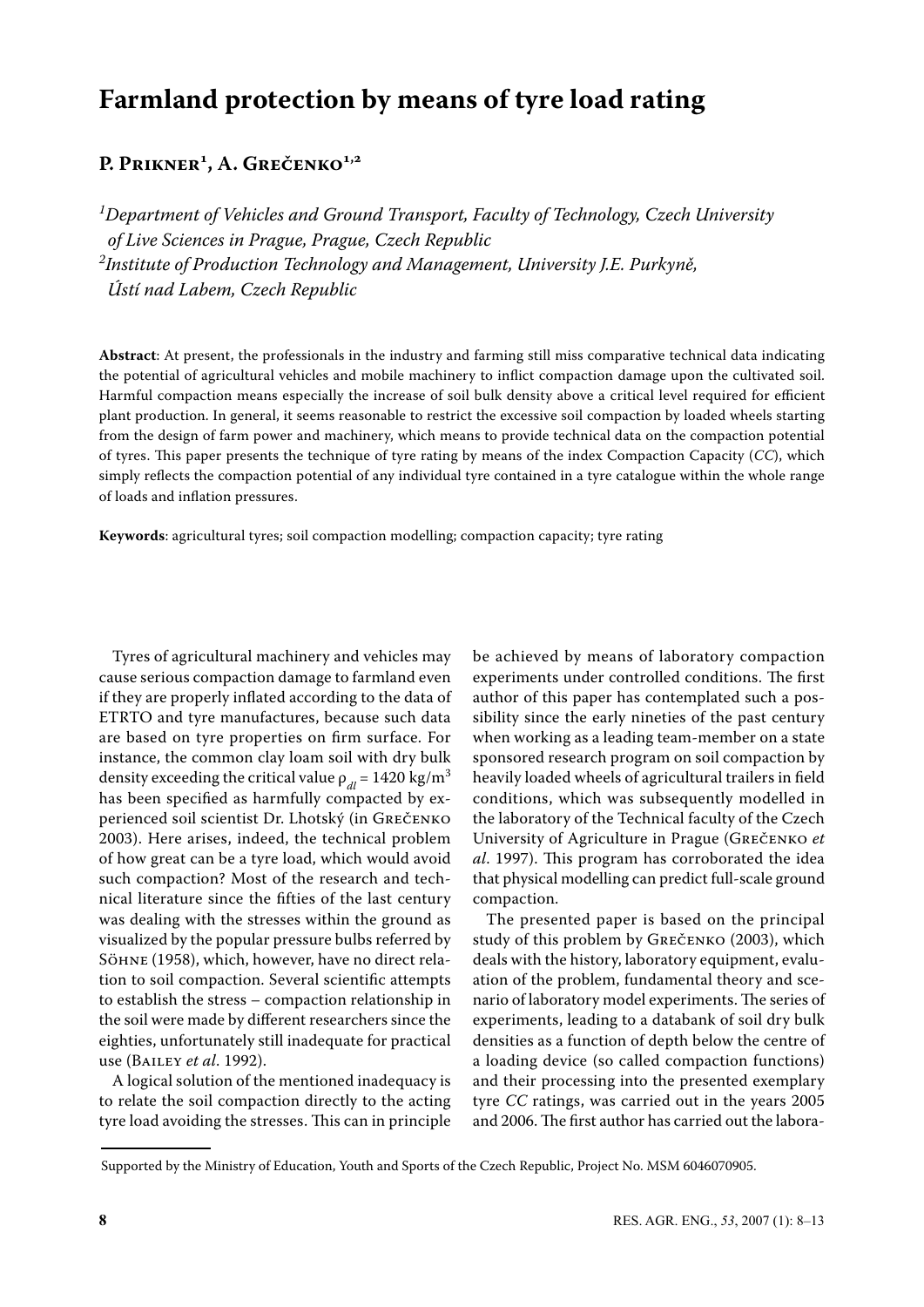tory measurements necessary to set up the databank of compaction functions and performed the *CC* evaluation of presented tyres using the system and technique of *CC* rating evaluation worked out by the second author.

#### **Materials and methods**

#### **Compaction capacity of off-road tyres**

Compaction capacity (*CC*) rating is a dimensionless number (referring to soft ground), assigned to complement each inflation pressure – load combination listed in tyre catalogues (referring to hard ground). *CC* rating is computed from the same formula Eq. (1) as the earlier *CN* [Compaction Number (Grečenko 2003) – change to *CC* for technical reasons]:

$$
CC = 1000 [(\rho_{ds}/\rho_{dl}) - 1] \quad \text{(*)} \tag{1}
$$

with

$$
\rho_{ds} = \frac{1}{4} \left( \rho_{d20} + \rho_{d30} + \rho_{d40} + \rho_{d50} \right) \tag{2}
$$

where:

ρ*dl* – critical value of the dry bulk density

 $\rho_{ds}$  – average value from four  $\rho_d$  readings at the depths 20, 30, 40, 50 cm below field surface

An inflation pressure – load combination with  $CC \leq 0$  would rate as soil friendly, whereas  $CC = 100$ 

(meaning that the average soil bulk density in the mentioned range of depths is 10% above the critical bulk density) may present a conventional upper limit for field operation of a tyre.

## **Principles of soil compaction modelling**

Imagine a deep homogeneous soil layer at the state of critical density. A sufficiently loaded wheel with tyre will produce a rut of a depth *t* at the first wheeling. Every consecutive wheeling will deepen this rut due to reduced contact area. At the fourth wheeling the rut of the depth  $t_4$  will be practically completed, i.e. rigid at the bottom (smallest contact area  $S_4$ , greatest contact pressure  $q_4$ ), and the soil compaction (increase of bulk density) underneath reach its maximum.

A rigid plate with equal contact area  $S_4$  and contact pressure  $q_4$  is capable to penetrate to the same depth *t* 4 and to inflict a corresponding compaction. This case can be modeled in the testing soil bin filled by the same precompacted soil using a round pressure plate of smaller size *S* , however loaded to the same contact pressure  $q_4$ . The resulting smaller depth of impression would produce a soil compaction pattern reduced in size and depth. This mechanism was duly studied and in the meantime is well understood enabling to introduce a reverse procedure: a modelled compaction function can be converted into a compaction profile under a full-size tyre, which has an equal mean contact pressure as the pressure plate.



Figure 1. Scheme of testing soil bin: (a) filling and precompacting the charge, (b) situation after the modelling imprint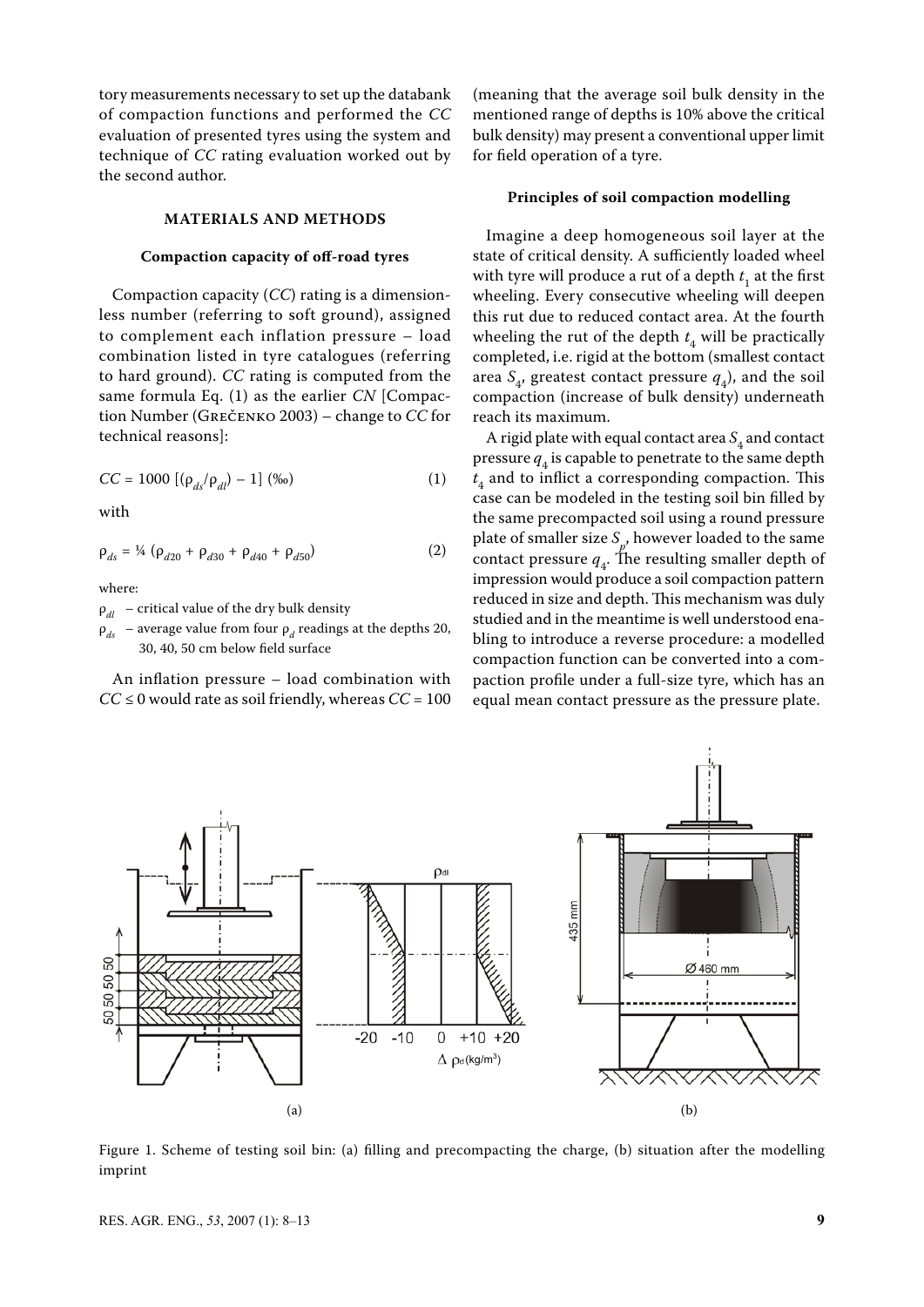Several comments:

- the compaction is determined in the soil column under the centre of a tyre or pressure plate contact area;
- a round pressure plate can model a nearly round or square form of a tyre imprint; some correction of contact pressure is, however, necessary if the tyre imprint is oval or rectangular;
- the flat surface of a steel pressure plate is compatible with the flat interface of a tyre properly loaded and inflated on firm bottom of a rut regarding the soil compaction effect.

#### **Outline of the compactor modelling technique**

The soil used in laboratory tests was the Suchdol loam (Grečenko *et al.* 1997; Grečenko 2003), sensitive to compaction when sufficiently moist, which is classified as clay loam or loam in the USDA textural triangle due to its location on the boundary. Its critical dry bulk density is 1420 kg/m<sup>3</sup> . The *CC* rating values based on this soil can be used for other soil types if necessary after some adjustments of critical dry bulk density and the *CC* limit; for example, on a sandy soil the maximum *CC* rating could be higher, on a clay soil lower than the conventional 100.

The testing soil bin of the laboratory compactor has a usable volume of 0.072  $m^3$ . In the performed experiments, the soil charge in the bin was first precompacted by a large round compacting plate to the vertically homogeneous critical bulk density (Figure 1a) and then loaded by a selected pressure plate with desired mean contact pressure to produce

the modelling imprint (Figure 1b). The bulk density profile along the centre of the soil column, called compaction function in dried out condition, was then established by taking samples, which afterwards were dried out in an oven. The soil dry bulk density values for different contact pressures were fed into the databank and used afterwards as inputs for computing the soil compaction profile (i.e. dry bulk density against the full size depth bellow the ground surface respecting the depth of rut) under an evaluated tyre.

To produce a valid databank of compacted dry density values it was necessary to observe the following rules:

(a) every soil charge was moistened to the prescribed moisture content between 85 and 90% of the Atterberg plastic limit (from 22 to 23% moisture content for the Suchdol loam), when the soil was very compactable, and then left 48 h to stabilize without evaporation before being filled into the testing soil bin;

(b) the soil charge in the testing soil bin was precompacted by layers to the critical dry bulk density *ρ<sub>dl</sub>* in order to become practically homogeneous throughout the height of the soil column (Figure 2). The required precompaction corridor was achieved by applying different generating pressures for individual layers, since every successive compaction affected all the layers underneath;

(c) the modelling imprint lasted 15 seconds.

The conditions and technique of evaluating the *CC* rating of a tyre through conversion of the databank of compaction functions are as follows:

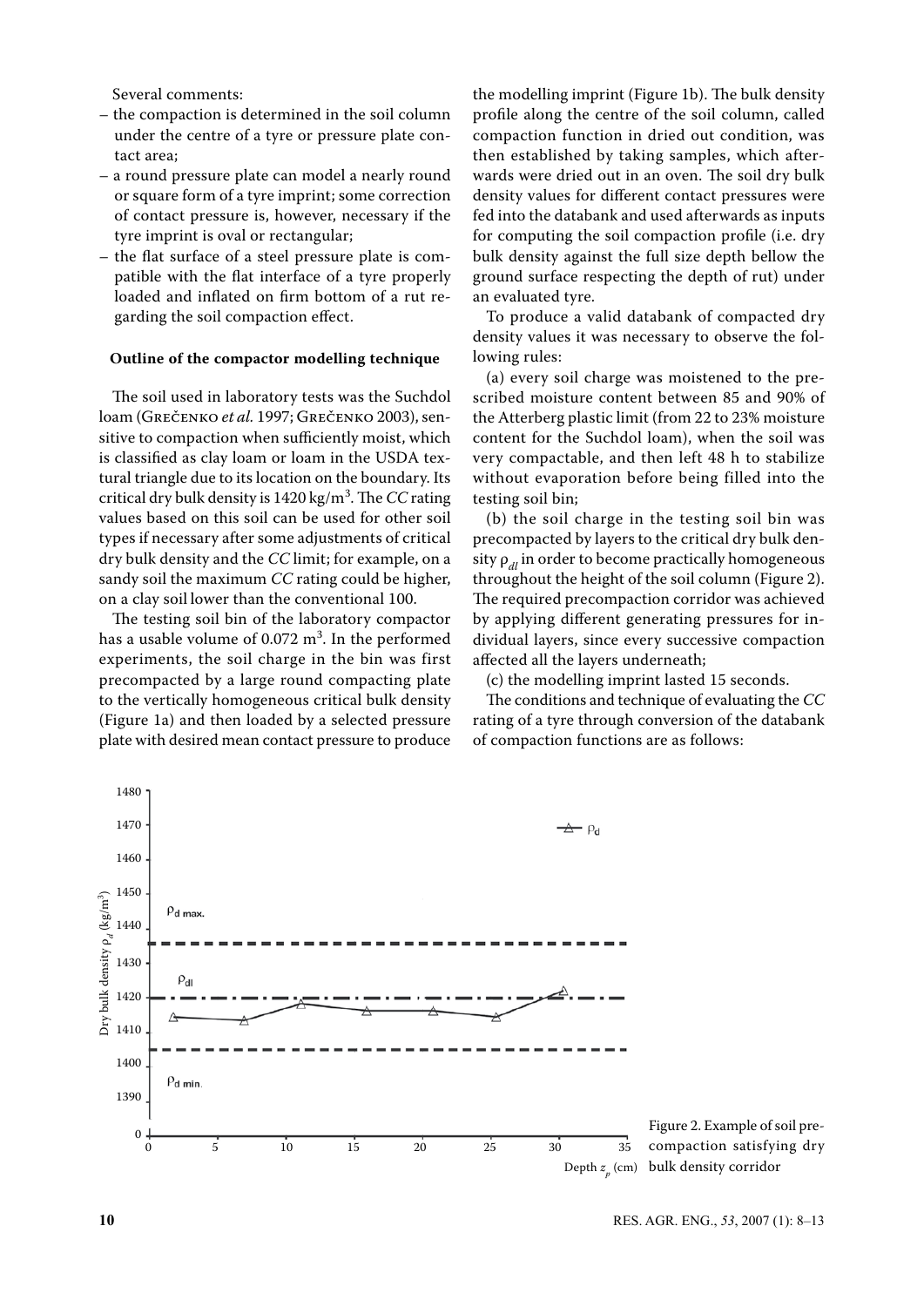

Figure 3. Example of soil compaction profiles with verification of the conversion procedure

(a) the following inputs are required:

circumferential footprint area of a tyre on a firm, flat and smooth surface, best of all by a multiple imprint technique, for a given inflation pressure and loading;

- (b) maximum length and width of this footprint area; the *CC* rating respects the shape of the contact patch;
- (c) the conversion of a proper compaction function to the compaction profile of a tyre consists of several steps and respects among others the effect of the ratio of respective contact areas and the difference between the rut depths tyre – pressure plate. The theorems based on the theoretical soil mechanics have been found useful (Grečenko 2003).

#### **The verification of the conversion process**

An example of this verification is shown in Figure 3. The problem was whether and how it would have been possible to convert the compaction functions measured with the pressure plates A and D at a specified mean contact pressure into the compaction functions measured with the plate C (A is smaller than C; D is larger than C). The positive outcome of this verification enabled to work out a reverse procedure, namely to predict the compaction function of an evaluated tyre using the databank of laboratory measurements and thus to determine the four important dry bulk density values of a tyre compaction profile, which are required to calculate its *CC* rating.

#### **Examples of** *CC* **rating**

The application of *CC* rating is demonstrated on five tyre sizes in Table 1. The respective values of tyre contact areas are as follows:

- (1) 12.5/80-18 (10 PR,  $S_t = 1110 \text{ cm}^2$ ) agricultural machinery, driving;
- (2)  $14.5/80-18$  (12 PR,  $S_t = 926$  cm<sup>2</sup>) heavy-duty trailers;
- (3) 9.5-24 (6 PR,  $S_t = 530 \text{ cm}^2$ ) tractor, driving;
- (4) 14.9-28 (6 PR,  $S_t = 1395 \text{ cm}^2$ ) tractor, driving;
- (5)  $38 \times 20.00 16.1$  (8 PR,  $S_t = 1495$  cm<sup>2</sup>) agricultural machinery, driving.

Considering the value of *CC* = 100 up to 110 as an upper limit, both the tyres for agricultural machinery (1), (5) and the tractor larger tyre (4) display a favourable *CC* rating, the tractor smaller tyre (3) has an excellent negative *CC* rating (however, decisive for tractor application would be the higher value from both axles), while the trailer tyre (2) has a recommended load limit of about 3010 kg at 300 kPa inflation pressure on soft ground.

#### **Conclusion**

The soil compaction capacity (*CC*) rating of tyres has been developed as an engineering technique based on laboratory model soil compaction measurements using the Suchdol loam soil with textural classification on the boundary between loam – clay loam (after USDA). The goal of the *CC* rating is to provide a comprehensive and credible technical information about the soil compaction inflicted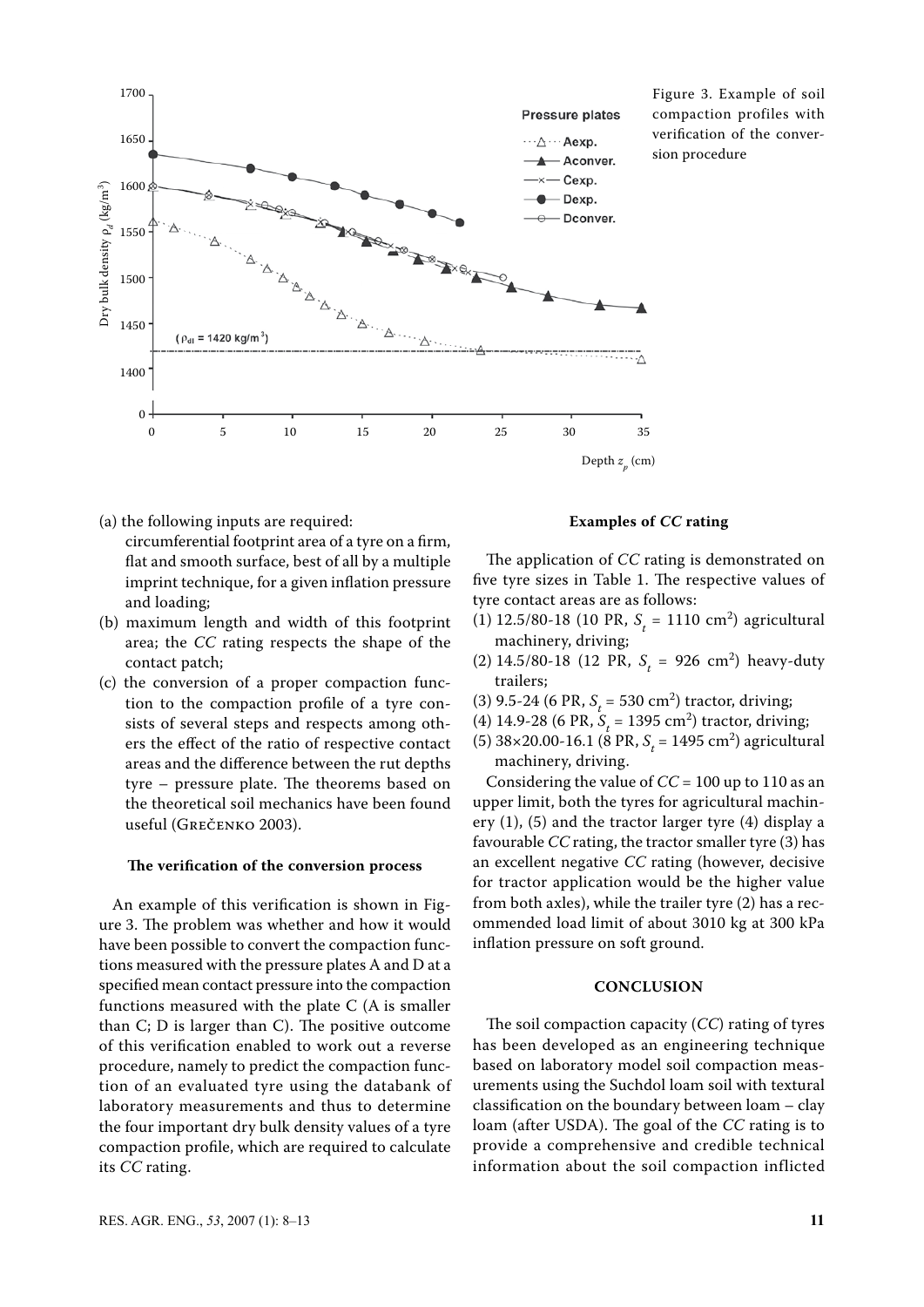|                               | CC                                   |              |                  |               |                 |                 |                |               |                |                |                | by a loaded tyre, operating on cultivated ground,                                                                                                                                                                                                                                                                     |
|-------------------------------|--------------------------------------|--------------|------------------|---------------|-----------------|-----------------|----------------|---------------|----------------|----------------|----------------|-----------------------------------------------------------------------------------------------------------------------------------------------------------------------------------------------------------------------------------------------------------------------------------------------------------------------|
|                               |                                      | 24           | $50\,$           | 57            | $\overline{81}$ | 86              |                |               |                |                |                | within the range of 20 to 50 cm depth below the field<br>surface in terms of a single dimensionless number.                                                                                                                                                                                                           |
| $38\times20.00 - 16.1$ (8 PR) | $Q_m$ (kg)                           | 680          | 1030             | 1300          | 1540            | 1760            |                |               |                |                |                | The established databank of compaction functions<br>enables to predict the compaction profiles (basis<br>of CC rating) under evaluated tyres using the soil<br>mechanics and new own findings.<br>Actually it is possible to evaluate the CC rating of<br>any tyre from these data:<br>- inflation pressure and load, |
|                               | (kPa)                                | 35           | $\sqrt{2}$       | 105           | 140             | 175             |                |               |                |                |                |                                                                                                                                                                                                                                                                                                                       |
|                               |                                      |              |                  |               |                 |                 |                |               |                |                |                | - circumferential area of the tyre contact patch on<br>a firm, flat and smooth surface,                                                                                                                                                                                                                               |
|                               | CC                                   | 57           | \$               | $\frac{8}{3}$ | 73              | $\frac{9}{7}$   |                |               |                |                |                | - principal dimensions of the contact patch: maxi-<br>mum length and width.<br>The authors believe that this rating, included into the                                                                                                                                                                                |
| 14.9-28 (6 PR)                | $Q_{\rm m}$ (kg)                     | 1195         | 1335             | 1405          | 1545            | 1610            |                |               |                |                |                | tyre data catalogues, can help the industry and farmers<br>to select the best tyre outfit for tractors and machinery.                                                                                                                                                                                                 |
|                               |                                      |              |                  |               |                 |                 |                |               |                |                |                | The CC rating offers an objective comparison among<br>several tyres considered in a project (the machine                                                                                                                                                                                                              |
|                               | (kPa)                                | $80\,$       | 100              | 110           | 130             | 140             |                |               |                |                |                | equipped with lower CC tyres may be more expensive,<br>however enable a higher production output) based on<br>assessment of the absolute value of expected soil com-                                                                                                                                                  |
|                               | CC                                   | $-32$        | $-26$            | $-24$         | $-18$           | $-16$           | $-12$          | $\frac{1}{1}$ | $-8$           | $\overline{1}$ | $\overline{1}$ | paction. For instance, $CC = 80$ means that the average<br>dry bulk density in the ground layer between 20 and                                                                                                                                                                                                        |
|                               |                                      |              |                  |               |                 |                 |                |               |                |                |                | 50 cm below the field surface can exceed, under moist<br>conditions, the critical value $1420 \text{ kg/m}^3$ by 8%. It is                                                                                                                                                                                            |
| $.5 - 24$ (6 PR)              | $Q_m^{\phantom{\dagger}}(\text{kg})$ | 525          | 600              | 640           | 710             | 740             | 800            | 830           | 860            | 910            | 940            | possible, indeed, to determine the complete compac-<br>tion profile in the ground under the tyre, i.e. the dry                                                                                                                                                                                                        |
| $\infty$                      |                                      |              |                  |               |                 |                 |                |               |                |                |                | bulk density of a homogeneous soil as a function of the<br>depth below the field surface.                                                                                                                                                                                                                             |
|                               | (kPa)                                | $_{\rm 80}$  | $\overline{100}$ | 110           | 130             | 140             | 160            | 170           | 180            | 200            | 210            | Acknowledgement. The authors wish to acknowl-                                                                                                                                                                                                                                                                         |
|                               |                                      |              |                  |               |                 |                 |                |               |                |                |                | edge the praised support of Mr. C. VERNER in setting                                                                                                                                                                                                                                                                  |
|                               | S                                    | $\mathbb{Z}$ | 84               | 95            | 66              | $\overline{10}$ | 13             | 17            | $\overline{c}$ | 26             |                | up and caring for the measuring equipment during<br>the experimental stages of the presented research.                                                                                                                                                                                                                |
| PR<br>14.5/80-18 (12          | $Q_{\rm m}$ (kg)                     | 2035         | 2365             | 2690          | 3010            | 3175            | 3330           | 3495          | 3660           | 3850           |                | References                                                                                                                                                                                                                                                                                                            |
|                               |                                      |              |                  |               |                 |                 |                |               |                |                |                | BAILEY A.C., RAPER R.L., JOHNSON C.E., BURT E.C. (1992):<br>An integrated approaches to soil compaction modeling                                                                                                                                                                                                      |
|                               | (kPa)<br>a                           | 150          | 200              | 250           | 300             | 325             | 350            | 375           | 400            | ro<br>42       |                | In: Proc. Int. Conf. on Agriculture Engineering. Uppsala<br>Paper No. 920104.                                                                                                                                                                                                                                         |
|                               |                                      |              |                  |               |                 |                 |                |               |                |                |                | GREČENKO A. (2003): Tire load rating to reduce soil compac-<br>tion. Journal of Terramechanics, 40: 97-115.                                                                                                                                                                                                           |
|                               | CC                                   | 57           | $\overline{51}$  | 58            | 65              | 72              | $\overline{2}$ | 87            | $\overline{5}$ |                |                | GREČENKO A., MATĚJKA J., BARTOLOMĚJEV A. (1997): Soil<br>compaction by wheels and its modelling. Zemědělská                                                                                                                                                                                                           |
|                               | (189)                                | 1180         | 1485             | 1640          | 1790            | 1940            | 2090           | 2235          | 2375           |                |                | technika, Prague 43: 41-58. (in Czech)<br>SÖHNE W. (1958): Fundamentals of pressure distribution and                                                                                                                                                                                                                  |
| 12.5/80-18 (10 PR)            | $Q^{[e]}$                            |              |                  |               |                 |                 |                |               |                |                |                | soil compaction under tractor tires. Agricultural Engineer-<br>ing, 39: 276-281, 290.                                                                                                                                                                                                                                 |
|                               | (kPa)                                | 100          | 150              | 175           | 200             | 225             | 250            | 275           | 300            |                |                | Received for publication August 1, 2006<br>Accepted after corrections September 17, 2006                                                                                                                                                                                                                              |
|                               |                                      |              |                  |               |                 |                 |                |               |                |                |                |                                                                                                                                                                                                                                                                                                                       |

- inflation pressure and load,
- circumferential area of the tyre contact patch on a firm, flat and smooth surface,
- principal dimensions of the contact patch: maxi mum length and width.

#### **Re f e r e n c e s**

- BAILEY A.C., RAPER R.L., JOHNSON C.E., BURT E.C. (1992): An integrated approaches to soil compaction modeling. In: Proc. Int. Conf. on Agriculture Engineering. Uppsala, Paper No. 920104.
- Grečenko A . (2003): Tire load rating to reduce soil compac tion. Journal of Terramechanics, **40**: 97–115.
- Grečenko A., Matějka J., Bartolomějev A. (1997): Soil compaction by wheels and its modelling. Zemědělská technika, Prague **43**: 41–58. (in Czech)
- Söhne W. (1958): Fundamentals of pressure distribution and soil compaction under tractor tires. Agricultural Engineer ing, **39**: 276–281, 290.